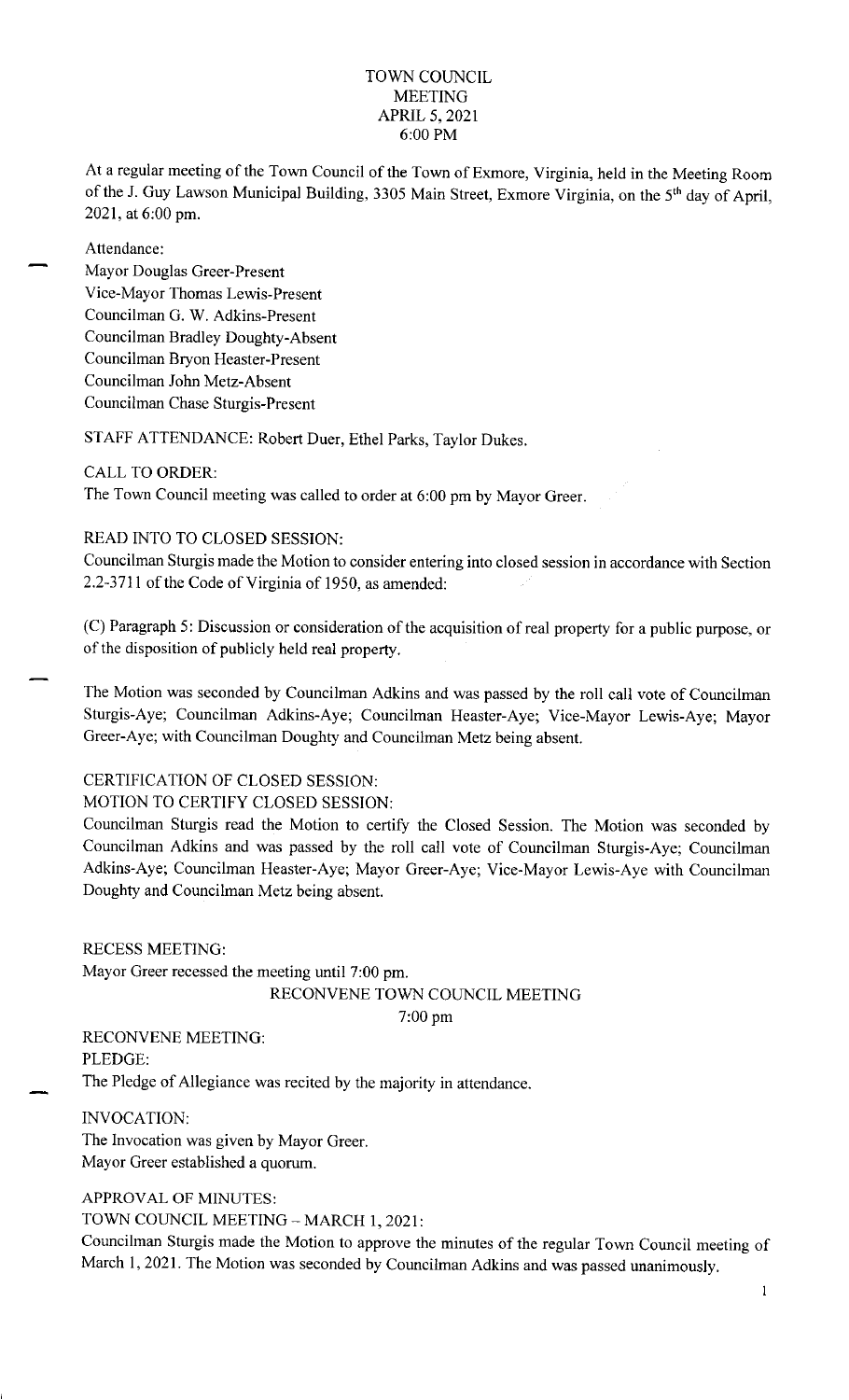# TOWN COUNCIL BUDGET WORK SESSION - MARCH 22, 2021:

Councilman Heaster made the Motion to approve the Minutes of the Town Council Budget Work Session of March 22, 2021. The Motion was seconded by Vice-Mayor Lewis and was passed unanimously.

Councilman Sturgis made the Motion to amend the agenda to add 11.c – Sale of Lot on Blue Jay Lane. The Motion was seconded by Councilman Adkins and was passed unanimously.

# CITIZEN COMMENT (Limit of 3 minutes per speaker):

Tommy Ward addressed the Mayor and Council on behalf of the Moose Lodge regarding July 4<sup>th</sup>. He said that board members at the Moose were talking about a joint venture with the Town for a July 4<sup>th</sup> celebration. He suggested that businesses in Exmore could set up tents throughout Town. He mentioned activities at the Park, and fireworks would be held at the Moose in Belle Haven.

## TOWN MANAGER'S REPORT - MR. DUER:

Mr. Duer noted that George Duer has seven years with the Town this month. The Governor's restrictions remain in effect and we can not turn off water or charge penalties.

We are receiving some COVID Relief funds from the County.

Business license taxes were due March 31<sup>st</sup> and are slowly coming in. Sales taxes have increased slightly. The Park is open, and several events are scheduled including a job fair on May  $5<sup>th</sup>$  from 10:00 to 3:00.

All fire hydrants have been repainted. The Public Works crew has been busy mulching, trimming and chipping through Town.

Our lobby opened today, and we are allowing only one or two in at a time.

Clarice is working on a Town video that will focus on businesses, diversity and the Town field. The website is being rebuilt and will include links to Town businesses.

Ava Wise has requested a letter of support to build 30 homes on Route 13 for the New Road Community and the owners of Peter Cartwright is considering building a second unit on Route 600.

### FINANCIAL REPORT - MR. DUER:

MARCH SUMMARY:

Mr. Duer reported that the total income for March was \$207,009.39 and the total expenditures were \$219,056.30 which leaves us with a net loss of \$12,046.91.

#### YTD SUMMARY:

Year-to-date income is \$1,617,924.23 and expenses are \$1,407,118.30 for a net income of \$210,805.93. Mr. Duer noted that the new police car has been ordered.

#### NEW BUSINESS:

#### APPROVAL OF EMPLOYEE HANDBOOK:

Mr. Duer stated that there are no changes in the employee handbook this year. Councilman Heaster made the Motion to approve the employee handbook with no changes. The Motion was seconded by Councilman Sturgis and was passed unanimously.

#### COMP PLAN UPDATE - MR. DUKES:

Mr. Duer said that the Comp Plan is due to be updated. Mr. Dukes noted that the only change in the Comp Plan is that Broadwater Academy wishes to include a parcel of their property that is covered under the Chesapeake Bay Act. He said that he will add the needed paragraph to include the parcel.

#### SALE OF LOT ON BLUE JAY LANE:

Mr. Duer said that there has been some interest in the Town owned lot on Blue Jay Lane. He noted that we would have to advertise to sell the property by sealed bid. Councilman Heaster made the Motion to advertise the lot for sale. The Motion was seconded by Vice-Mayor Lewis and was passed unanimously.